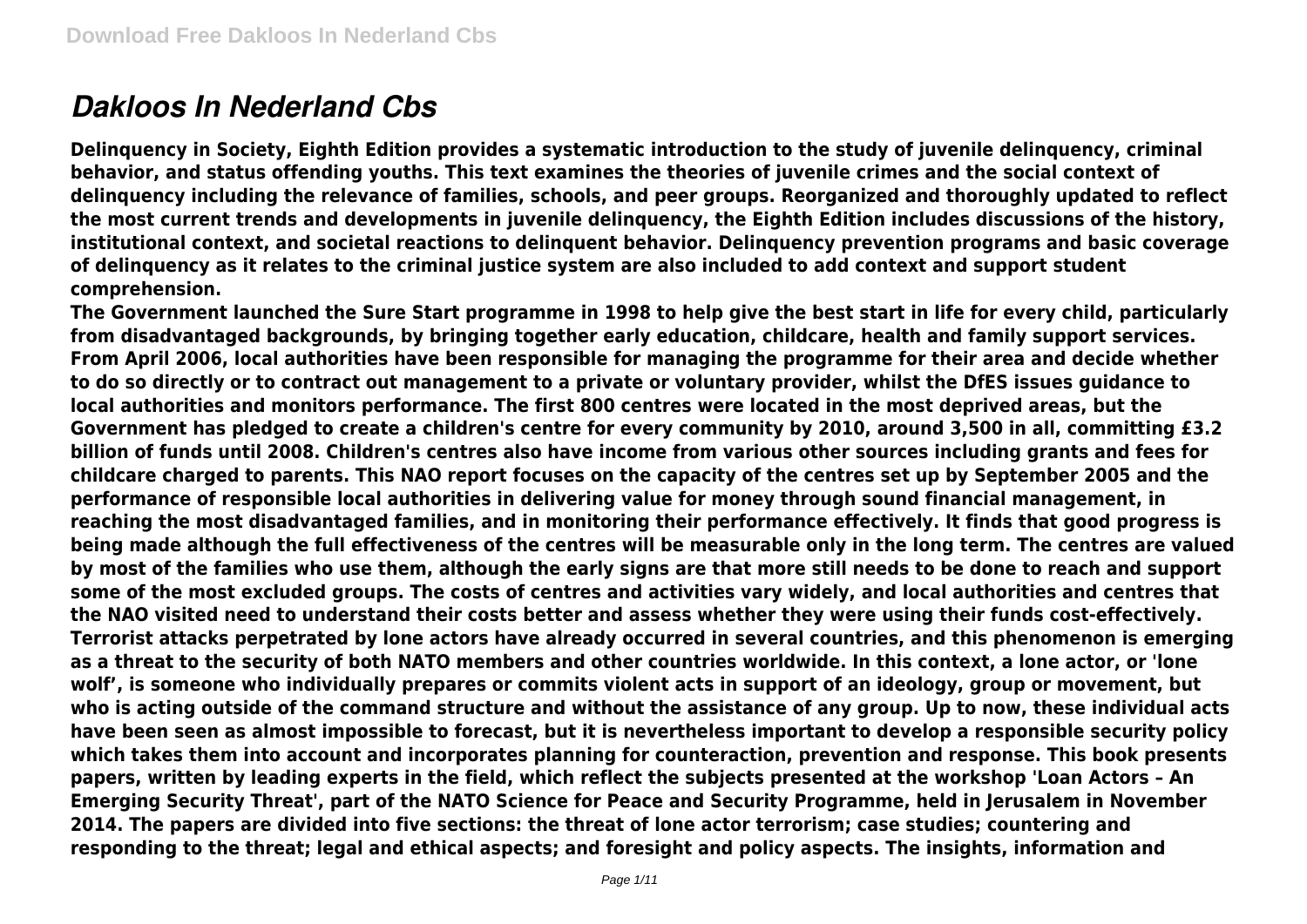**recommendations shared in this book will be of interest to all those involved in developing a more efficient response policy to this emerging threat.**

**This in-depth examination reviews fundamental changes of the past decade that have reduced homelessness in the United States and other Western democracies. \* A chronology of relevant key events of the last decade in the United States, England, Canada, and Australia \* A glossary \* A bibliography of print and nonprint resources, including electronic resources**

**Crime and Order, Criminal Justice Experiences and Desistance Verplegen chronisch zieken/lichamelijk gehandicapten+revalid Below Replacement Fertility The Collapse and Revival of American Community Governance Arrangements in Amsterdam, Copenhagen and Glasgow Modern Homelessness**

The strengths and abilities children develop from infancy through adolescence are crucial for their physical, emotional, and cognitive growth, which in turn help them to achieve success in school and to become responsible, economically self-sufficient, and healthy adults. Capable, responsible, and healthy adults are clearly the foundation of a well-functioning and prosperous society, yet America's future is not as secure as it could be because millions of American children live in families with incomes below the poverty line. A wealth of evidence suggests that a lack of adequate economic resources for families with children compromises these children's ability to grow and achieve adult success, hurting them and the broader society. A Roadmap to Reducing Child Poverty reviews the research on linkages between child poverty and child well-being, and analyzes the poverty-reducing effects of major assistance programs directed at children and families. This report also provides policy and program recommendations for reducing the number of children living in poverty in the United States by half within 10 years. Focused on Behavioral Evidence Analysis (BEA), a method of criminal profiling developed and refined by the author over the past 15 years, the fourth edition of Criminal Profiling maintains the same core foundation that made previous editions best sellers in the professional and academic community worldwide. Written from practicing behavioral analysts and aspiring students alike, this work emphasizes an honest understanding of crime and criminals. Newly updated, mechanisms for the examination and classification of both victim and offender behavior have been improved. In addition to refined approaches towards victimology, crime scene analysis, motivation and case linkage, a chapter on sexual deviance has been added as well. With prior edition in wide use as a primary text in criminal justice, law, criminology, and behavioral science programs around the world, Criminal Profiling, Fourth Edition remains essential for students and professionals alike. Outlines the scientific principles and practice standards of BEA-oriented criminal profiling, with an emphasis on applying theory to real cases. Contributing authors from law enforcement, academic, mental health and forensic science communities provide a balance perspective. Complete glossary of key terms Companion Web site includes all appendices from previous volumes and figure collection at http://www.elsevierdirect.com/companions/9780123852434 Manual Web site provides an instructor's manual for each chapter, powerpoint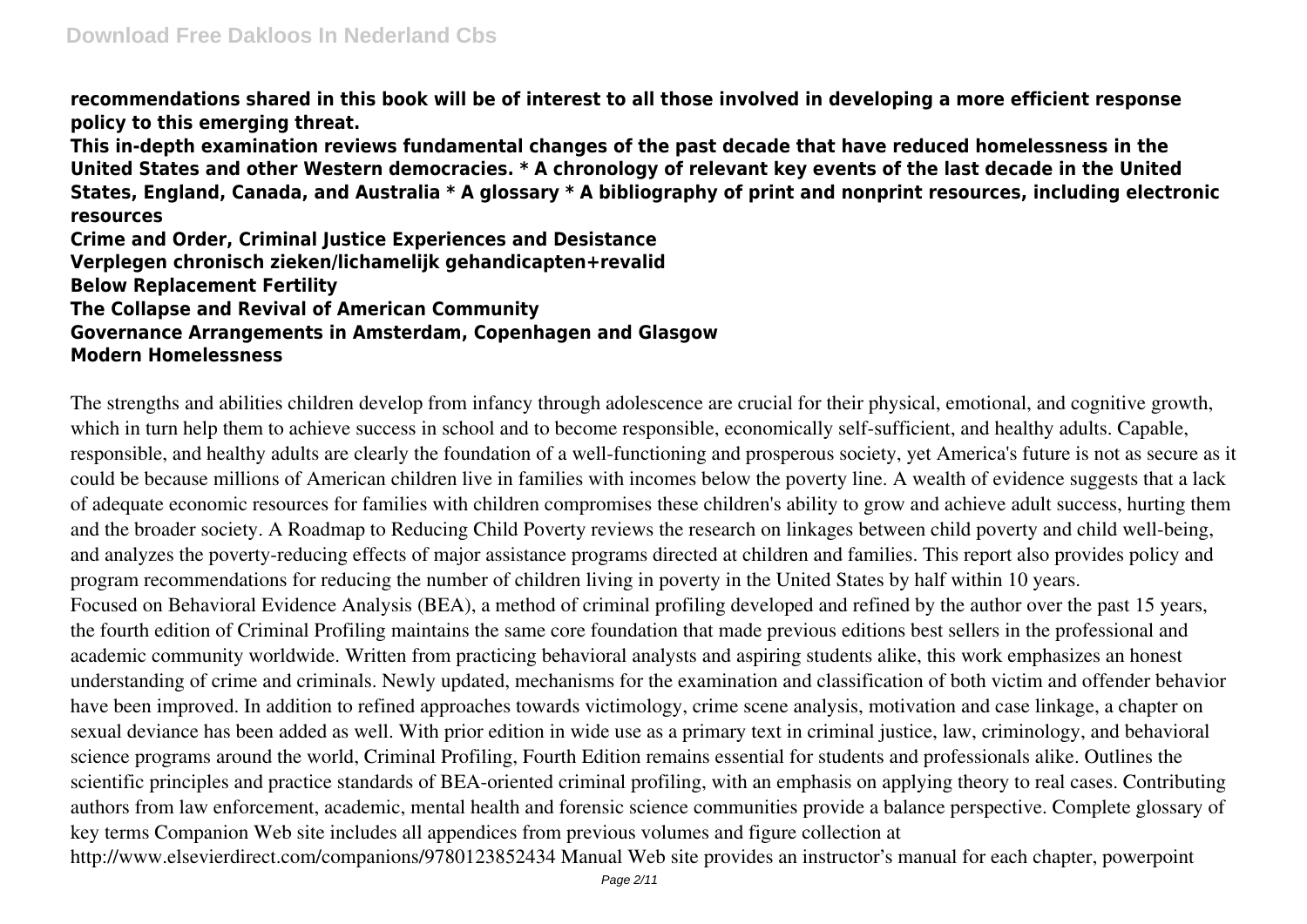slideshows, and case reports from Brent Turvey's work.

Shows how changes in work, family structure, women's roles, and other factors have caused people to become increasingly disconnected from family, friends, neighbors, and democratic structures--and how they may reconnect.

Every now and then, a book comes along that you positively want to be asked to read and review, and this is one of them a major work of scholarship in its own right, while at the same time, a ground-clearing exercise for what is to follow. . . . This, it should be emphasized, is a hugely impressive body of work, an expansive statement of Jessop s contribution as a major figure within the world of regulation approaches. Ray Hudson, Economic Geography This book presents a detailed and critical account of the regulation approach in institutional and evolutionary economics. Offering both a theoretical commentary and a range of empirical examples, it identifies the successes and failures of the regulation approach as an explanatory theory, and proposes new guidelines for its further development. Although closely identified with heterodox French economists, there are several schools of regulation theory and the approach has also been linked to many topics across the social sciences. Bob Jessop and Ngai-Ling Sum provide detailed criticisms of the various schools of the regulation approach and their empirical application, and have developed new ways of integrating it into a more general critical exploration of contemporary capitalism. The authors go on to describe how the regulation approach can be further developed as a progressive research paradigm in political economy. Also presented is a detailed philosophical as well as theoretical critique of the regulation approach and its implications for the philosophy of social sciences and questions of historical analysis (especially periodization). Addressing the implications of the regulation approach for both the capitalist economy and the changing role of the state and governance, this book will be of great interest to a wide-ranging audience, including institutional and evolutionary economists, economic and political sociologists and social and political theorists.

Encyclopedia of Prisons and Correctional Facilities

An Introduction to Behavioral Evidence Analysis

The Color Purple

Adolescent Brain Development

Money, Discipline and the Surplus Population

Main Results of the Swiss National Cohort Study

### Planet Homeless

Fractures are a common finding in children and it is estimated that 2.1% of all children will suffer at least one fracture before the age of 16. With young children in particular, the question may arise if this is related to child abuse. The aim of this book is to help physicians involved in child abuse cases to interpret radiological findings in light of the forensic circumstances under which they occurred. The authors present up-to-date literature related to the mechanisms underlying non-accidental cases of trauma. In this book not only the radiological findings in child-abuse are discussed, but more importantly, these findings are analyzed from a forensic perspective. Careful attention is paid to evidence regarding reported trauma mechanisms and their clinical outcome; for example, can a fall from a couch result in a femoral fracture, and if not, where is the supporting evidence?

This collection explores organized crime and terror networks and the points at which they intersect. It analyses the close relationships between these criminalities, the prevalence and ambiguity of this nexus, the technological elements facilitating it, and the financial aspects embedded in this criminal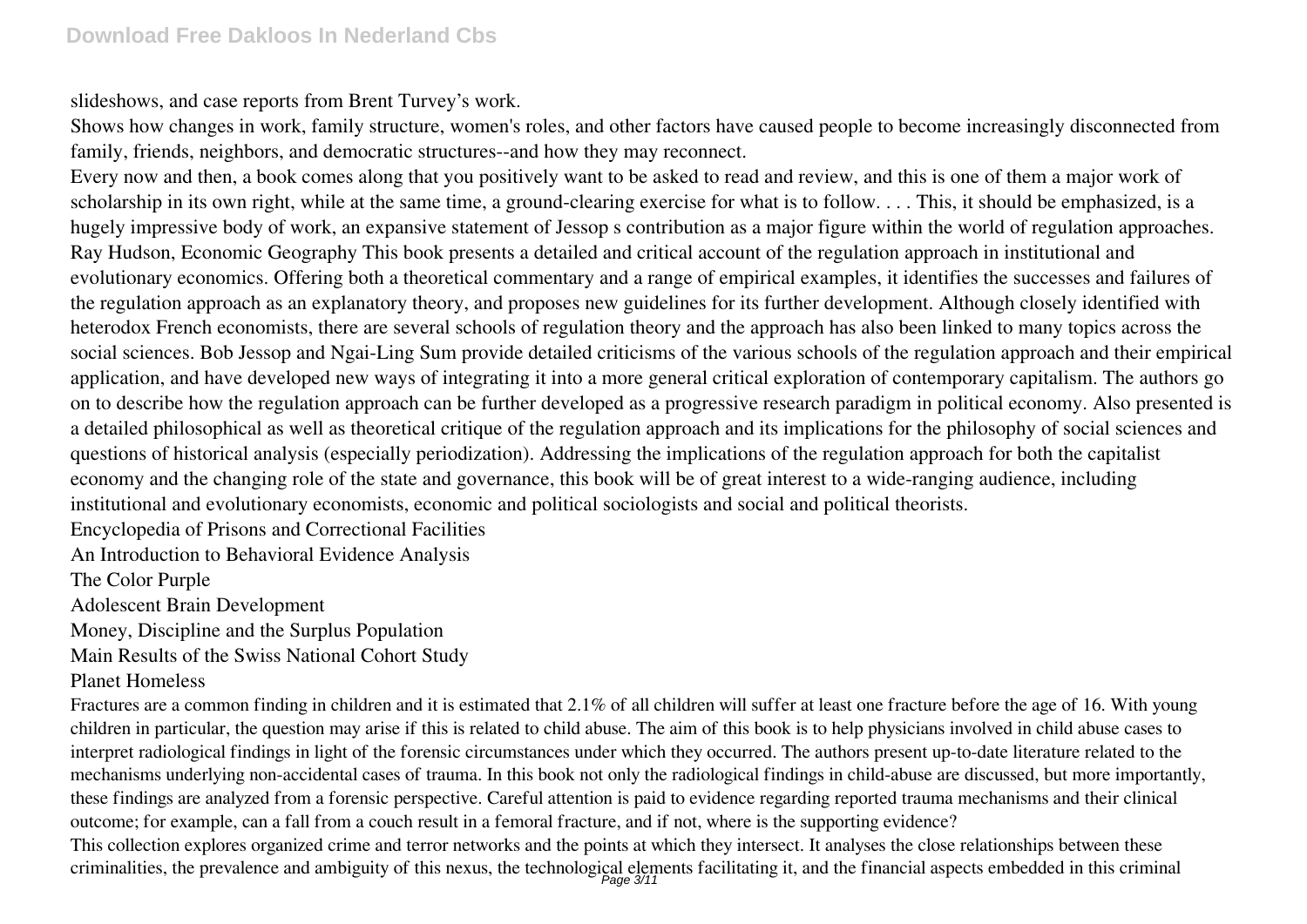partnership. Organized Crime and Terrorist Networks is the outcome of empirical research, seminars, workshops and interviews carried out by a multinational consortium of researchers within 'TAKEDOWN', a Horizon 2020 project funded by the European Commission. The consortium's objective was to examine the perspectives, requirements and misgivings of front-line practitioners operating in the areas of organized crime and terrorism. The chapters collected in this volume are the outcome of such analytical efforts. The topics addressed include the role of Information and Communication Technology in contemporary criminal organizations, terrorism financing, online transnational criminality, identity crime, the crime-terror nexus and tackling the nexus at supranational level. This book offers a compelling contribution to scholarship on organized crime and terrorism, and considers possible directions for future research. It will be of much interest to students and researchers engaged in studies of criminology, criminal justice, crime control and prevention, organized crime, terrorism, political violence, and cybercrime.

Hennessy's classic text tells you everything you need to know about writing successful features. You will learn how to formulate and develop ideas and how to shape them to fit different markets. Now in its fourth edition, Writing Feature Articles has been fully revised and updated to take into account the changing requirements of journalism and media courses. You will also discover how to exploit new technology for both researching and writing online. Learn step-by-step how to plan, research and write articles for a wide variety of 'popular', 'quality' and specialist publications. Discover more and make the advice stick by completing the tasks and reading the keen analysis of extracts from the best of today's writing. Packed with inspirational advice in a friendly, highly readable style, this guide is a must-have for practising and aspiring journalists and writers.

The book explores the ways in which social cohesion -- measured as trust in unknown fellow citizens -- can be established and undermined. It examines the US and UK, where social cohesion declined in the latter part of the 20th century, and Sweden and Denmark, where social cohesion increased, and aims to put forward a social constructivist explanation for this shift. Based on unique empirical data material, it demonstrates how "the bottom" and "the middle" ofsociety is differently constructed across countries.

A New Musical

Medical, Psychosocial, and Public Health Responses

Criminal Profiling

Vulnerabilities and Opportunities

A Reference Handbook

The Construction and De-construction of Social Trust in the US, UK, Sweden and Denmark

Debtfare States and the Poverty Industry

#### *Includes statistical tables and graphs.*

*Modern family healthcare is under a lot of pressure, from insecurity when it comes to diagnosis and prescription behaviour, to delivering quality assistance while balancing a large number of patients, There is need for reform - but before reform, there must be a vision. Not only for daily healthcare, but also for education - because in education lays the roots for social change. By means of real patient testimonies and examples of daily consultations, this book focuses on family medicine. It pays special attention to the practical side of social determinants, diagnostics and therapy, and surrounding factors. Family Medicine and Primary Care emphasises the importance of qualitative work by general practitioners, correct education, and informed policies. It is a practical guide for high-level family medicine, with input from international experts. AUTHOR: Jan De Maeseneer is Head of the Department of Family Medicine and Primary Health Care at Ghent*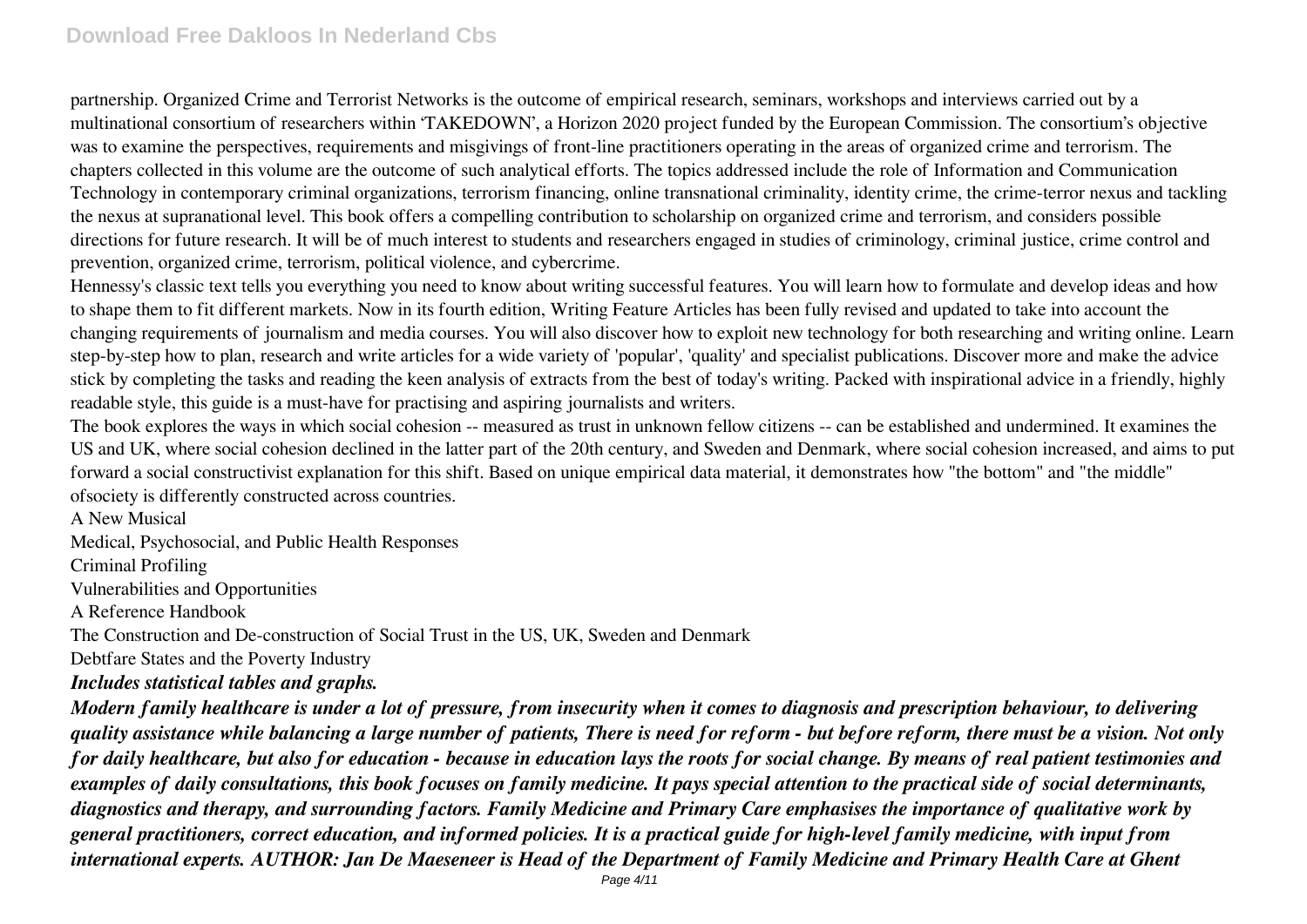*University. Since 1996 he has been a member of the Wonca International Classification Committee (WICC), which produces the International Classification of Primary Care, and of the Research Committee from the World Organisation of Family Doctors. He is the Director of the International Centre for Primary Health Care and Family Medicine, designated by the World Health Organisation as a "WHO-Collaborating Centre on Primary health Care". He is an Honorary Fellow of the Royal College of General Practitioners (London, UK) and was laureate of the Belgian Francqui Chair in 2014-2015. SELLING POINT: \* Written by the European expert on family medicine, this book offers theory enforced with practical case studies and reflections*

*Voorts een alphabetische lijst van Nederlandsche boeken in België uitgegeven.*

*The rates are on the decline worldwide. But adolescent pregnancies still occur, placing millions of girls each year at risk for medical complications and social isolation and their babies for severe health problems-especially when prenatal care is inadequate or nonexistent. But as the opportunity for young women and girls increases around the world, adolescent pregnancy will continue to decline. Featuring reports from countries across the developed and developing worlds, the International Handbook of Adolescent Pregnancy analyzes the scope of the problem and the diversity of social and professional responses. Its biological/ecological perspective identifies factors influencing childhood pregnancy, as well as outcomes, challenges and needs of very young mothers as they differ across nations and regions. Salient comparisons are made as cultural contexts and community support vary widely and attention is paid to issues such as child marriage, LGBT concerns and the impact of religion and politics on health care, particularly access to contraception, abortion and other services. This global coverage heightens the understanding of readers involved in care, education and prevention programs and otherwise concerned with the psychosocial development, reproductive health and general well-being of girls. Included in the Handbook: Biological influences of adolescent pregnancy. Adolescent maternal health and childbearing. Adolescent pregnancy and mental health. International perspectives on adolescent fathers. Adolescent pregnancy as a feminist issue. Adolescent pregnancy as a social problem. Plus viewpoints from more than thirty countries. As a unique source of up-to-date findings and clear-headed analysis, the International Handbook of Adolescent Pregnancy is a go-to reference for practitioners and researchers in maternal and child health, pediatrics, adolescent medicine and global health. Bowling Alone*

*Women's Homelessness in Europe Organized Crime and Terrorist Networks IABR 2016 International Handbook of Adolescent Pregnancy Documentatiedienst ten behoeve van de Anti-revolutionaire Partij*

#### *Sure Start children's centres*

*Dit boek is bestemd voor de hoofdfase van de opleiding. De leerstof uit de basisfase wordt geintegreerd toegepast op de te onderscheiden categorieen zorgvragers. Hiervoor worden eerst kenmerken van de categorie zorgvragers genoemd, aslmede specifieke aspecten van de zorgvraag. Vervolgens wordt -exemplarisch- ingegaan op het verplegen van zorgvragers met bepaalde afwijkingen. Dit gebeurt aan de hand van een uitgebreid verpleegplan. Behandeld*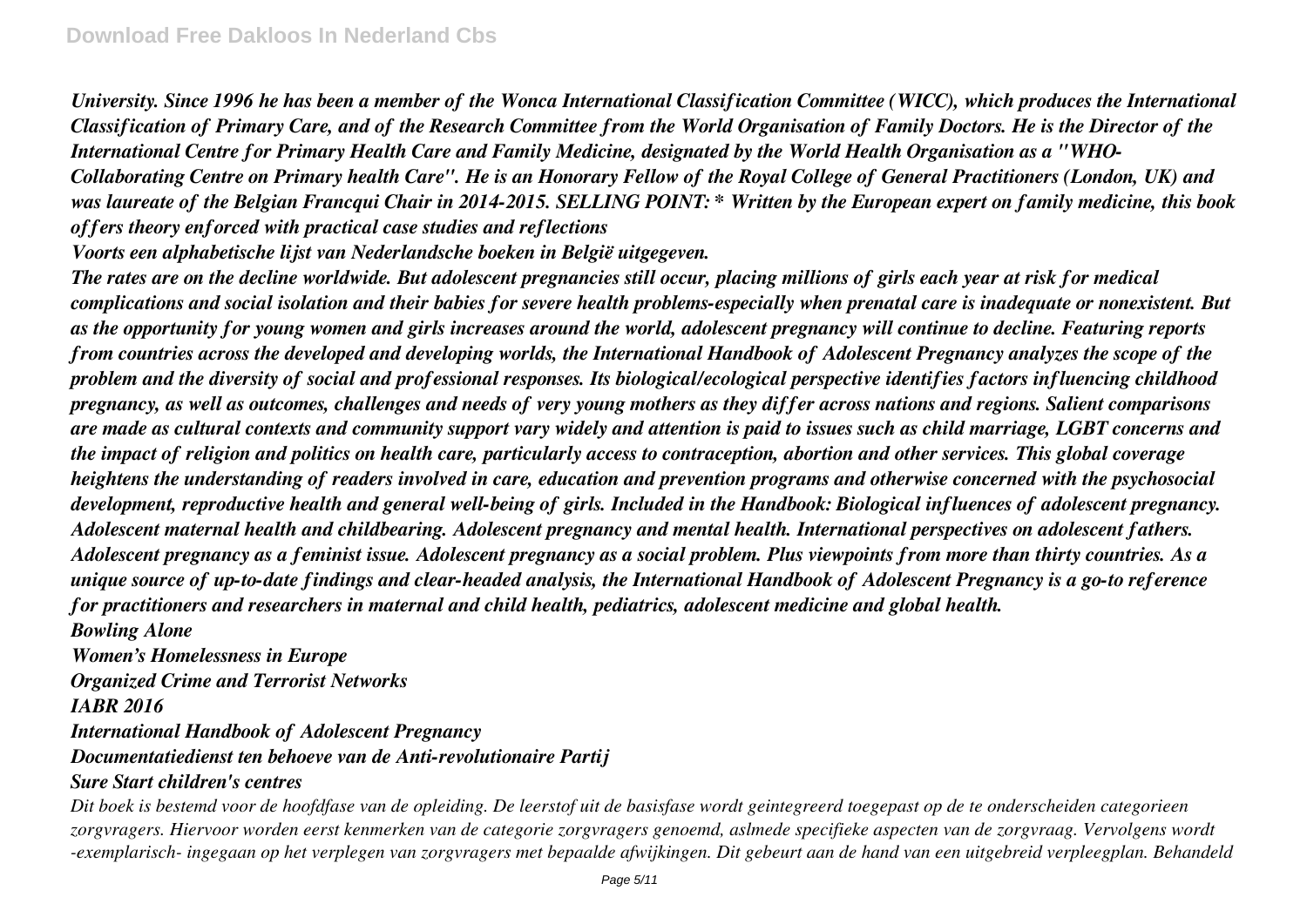*wordt onder andere: de zorgvrager met reuma, de zorgvrager met diabetes mellitus, de revaliderende zorgvrager, de dementerende zorgvrager en de zorgvrager met een neurologische aandoening. Bij de casuistieken wordt aandacht besteed aan de verschillende werkvelden en aan transmuralisering. This two-volume set aims to provide a critical overview of penal institutions within a historical and contemporary framework. The encyclopedia also contains biographies, articles describing important legal statutes, as well as detailed and authoritative descriptions of the major prisons in the United States.*

*Is the United States justified in seeing itself as a meritocracy, where stark inequalities in pay and employment reflect differences in skills, education,and effort? Or does racial discrimination still permeate the labor market, resulting in the systematic under hiring and underpaying of racial minorities, regardless of merit? Throughout the 1980s and early 1990s African Americans have lost ground to whites in the labor market, but this widening racial inequality is most often attributed to economic restructuring, not the racial attitudes of employers. It is argued that the educational gap between blacks and whites, though narrowing, carries greater penalties now that we are living in an era of global trade and technological change that favors highly educated workers and displaces the low-skilled. Stories Employers Tell demonstrates that this conventional wisdom is incomplete. Racial discrimination is still a fundamental part of the explanation of labor market disadvantage. Drawing upon a wide-ranging survey of employers in Atlanta, Boston, Detroit, and Los Angeles, Moss and Tilly investigate the types of jobs employers offer, the skills required, and the recruitment, screening and hiring procedures used to fill them. The authors then follow up in greater depth on selected employers to explore the attitudes, motivations, and rationale underlying their hiring decisions, as well as decisions about where to locate a business. Moss and Tilly show how an employer's perception of the merit or suitability of a candidate is often colored by racial stereotypes and culture-bound expectations. The rising demand for soft skills, such as communication skills and people skills, opens the door to discrimination that is rarely overt, or even conscious, but is nonetheless damaging to the prospects of minority candidates and particularly difficult to police. Some employers expressed a concern to race-match employees with the customers they are likely to be dealing with. As more jobs require direct interaction with the public, race has become increasingly important in determining labor market fortunes. Frequently, employers also take into account the racial make-up of neighborhoods when deciding where to locate their businesses. Ultimately, it is the hiring decisions of employers that determine whether today's labor market reflects merit or prejudice. This book, the result of years of careful research, offers us a rare opportunity to view the issue of discrimination through the employers' eyes. A Volume in the Multi-City Study of Urban Inequality*

*This book marks a critical contribution in assessing and extending the evidence base on the causes and consequences of women's homelessness. Drawing together work from Europe's leading homelessness scholars, it presents a multidisciplinary and comparative analysis of this acute social problem, including its relationship with domestic violence, lone parenthood, motherhood, health and well-being and women's experience of sustained and recurrent homelessness. Working from diverse perspectives, the authors look at the responses to women's homelessness in differing cultures and regions, and within various forms of welfare states. They focus in particular on relating the gender dimensions of welfare and social policy to women's experiences when they become homeless. This innovative and timely edited volume will appeal to students and scholars of sociology, social policy, anthropology, and gender and women's studies, along with international policy-makers.*

*Politics of Fear*

*Differentiating Accidental Trauma from Child Abuse Beyond the Regulation Approach Race, Skill, and Hiring in America Posted Work in the European Union*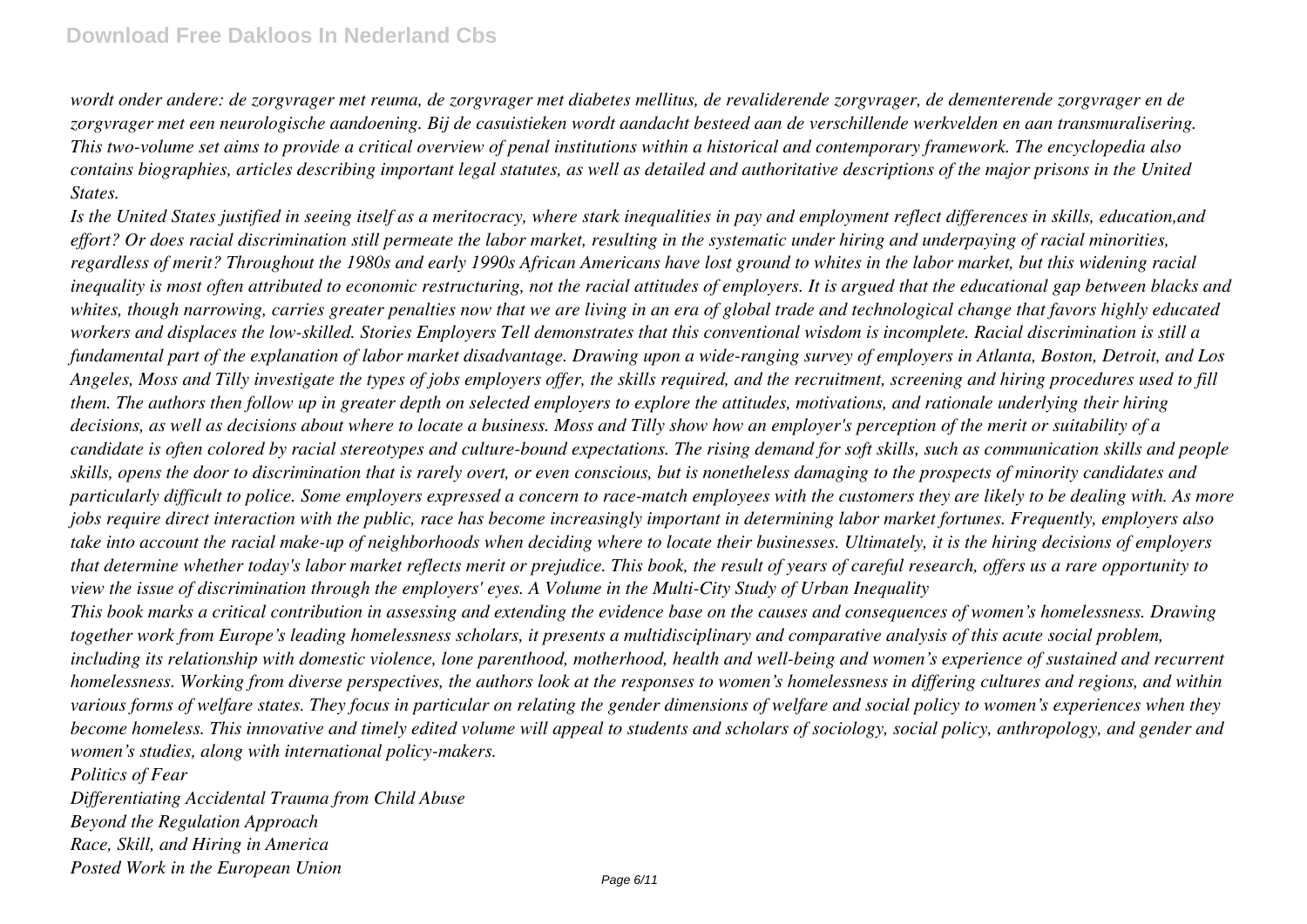## *Poverty and Social Exclusion in Britain*

*East Meets West*

The first complete article-by-article English commentary on the ECHR, with chapters devoted to each distinct provision or article, this commentary explores the substance of the rights, the workings of the Court, and the enforcement of judgements.

Musicals/Movies/Kids Piano Solos

With 1901/1910-1956/1960 Repertoium is bound: Brinkman's Titel-catalohus van de gedurende 1901/1910-1956/1960 (Title varies slightly).

WINNER of the BISA IPEG Book Prize 2015 http://www.bisa-ipeg.org/ipeg-book-prize-2015-winner-announced/ Under the rubric of 'financial inclusion', lending to the poor –in both the global North and global South –has become a highly lucrative and rapidly expanding industry since the 1990s. A key inquiry of this book is what is 'the financial' in which the poor are asked to join. Instead of embracing the mainstream position that financial inclusion is a natural, inevitable and mutually beneficial arrangement, Debtfare States and the Poverty Industry suggests that the structural violence inherent to neoliberalism and credit-led accumulation have created and normalized a reality in which the working poor can no longer afford to live without expensive credit. The book further transcends economic treatments of credit and debt by revealing how the poverty industry is extricably linked to the social power of money, the paradoxes in credit-led accumulation, and 'debtfarism'. The latter refers to rhetorical and regulatory forms of governance that mediate and facilitate the expansion of the poverty industry and the reliance of the poor on credit to augment/replace their wages. Through a historically grounded analysis, the author examines various dimensions of the poverty industry ranging from the credit card, payday loan, and student loan industries in the United States to micro-lending and low-income housing finance industries in Mexico. Providing a much-needed theorization of the politics of debt, Debtfare States and the Poverty Industry has wider implications of the increasing dependence of the poor on consumer credit across the globe, this book will be of very strong interest to students and scholars of Global Political Economy, Finance, Development Studies, Geography, Law, History, and Sociology.

https://www.youtube.com/watch?v=2lU6PHjyOzU

The Professional Fence

Delinquency in Society

Libraries Abroad

The European Convention on Human Rights vierde jaarrapport armoede en sociale uitsluiting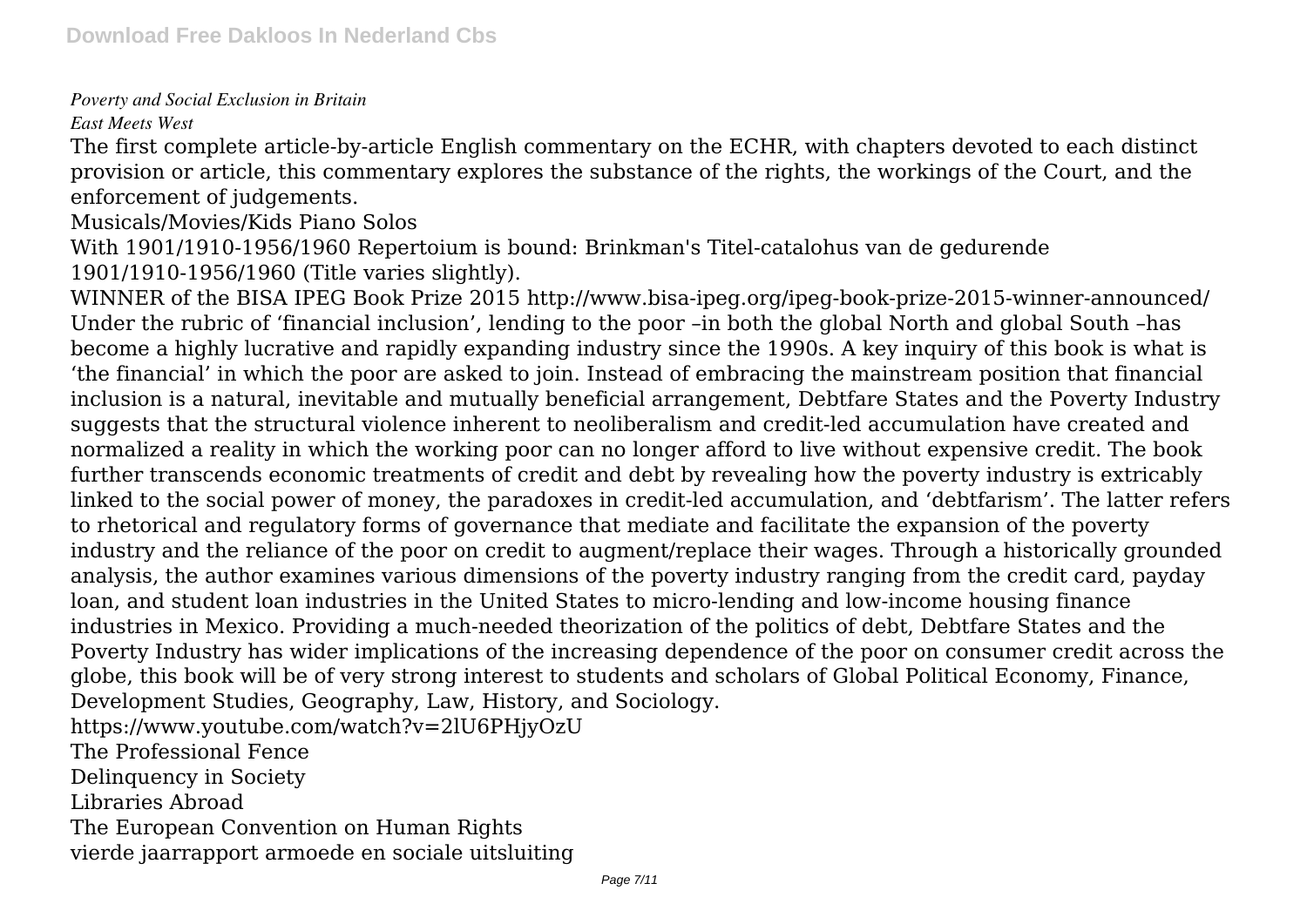# A Roadmap to Reducing Child Poverty

## The Next Economy

*Growing inequalities in Europe are a major challenge threatening the sustainability of urban communities and the competiveness of European cities. While the levels of socio-economic segregation in European cities are still modest compared to some parts of the world, the poor are increasingly concentrating spatially within capital cities across Europe. An overlooked area of research, this book offers a systematic and representative account of the spatial dimension of rising inequalities in Europe. This book provides rigorous comparative evidence on socio-economic segregation from 13 European cities. Cities include Amsterdam, Athens, Budapest, London, Milan, Madrid, Oslo, Prague, Riga, Stockholm, Tallinn, Vienna and Vilnius. Comparing 2001 and 2011, this multi-factor approach links segregation to four underlying universal structural factors: social inequalities, global city status, welfare regimes and housing systems. Hypothetical segregation levels derived from those factors are compared to actual segregation levels in all cities. Each chapter provides an in-depth and context sensitive discussion of the unique features shaping inequalities and segregation in the case study cities. The main conclusion of the book is that the spatial gap between the poor and the rich is widening in capital cities across Europe, which threatens to harm the social stability of European cities. This book will be a key reference on increasing segregation and will provide valuable insights to students, researchers and policy makers who are interested in the spatial dimension of social inequality in European cities. A PDF version of the introduction and conclusion are available Open Access at www.tandfebooks.com. It has been made available under a Creative Commons Attribution-Non Commercial-No Derivatives 3.0 license.*

*This is the first volume of the long-awaited research report on a much discussed study on the prescription of heroin and other narcotics to chronic heroin addicts in Switzerland. Data were collected over a period of 3 years on a cohort of 1,035 chronic heroin addicts who had failed in drugfree or methadone substitution treatments and who were prescribed heroin, morphine or methadone in the framework of a comprehensive care program. According to the findings of the study, heroin maintenance can be considered feasible and has a positive effect on both patients and their social environment due to an improvement in health and social status of the patients as well as significant decrease in drugrelated delinquency. This report provides a unique source of information on pharmacological, medical and psychosocial aspects of heroin maintenance. It is indispensable reading for psychiatrists, doctors, and social workers working with drug addicts as well as for pharmacologists, social scientists, criminologists and public health officials concerned with the treatment and management of drug addiction.*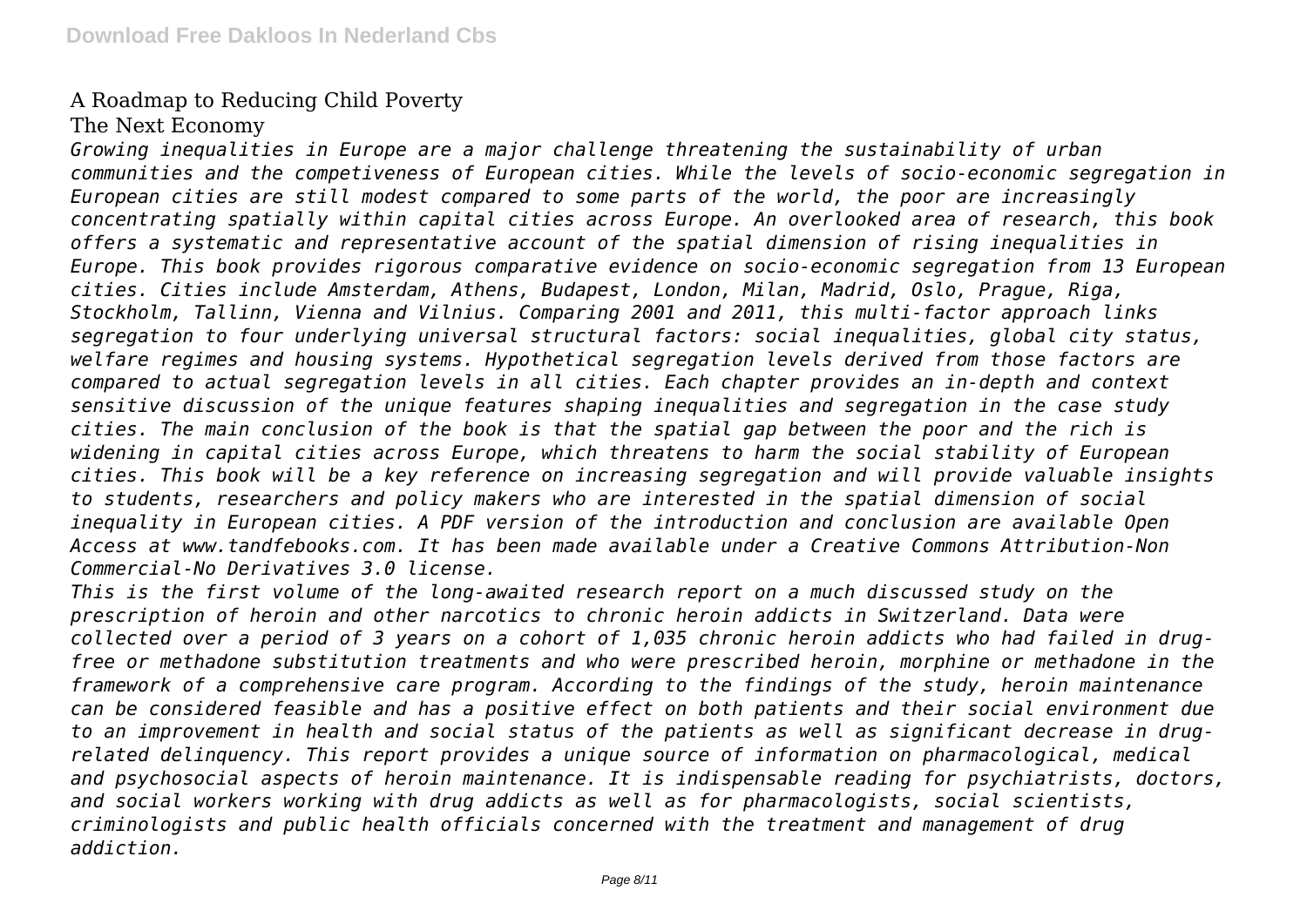*Veelzijdig onderzoeksrapport over armoede in Nederland, met name over de gevolgen van verschillende soorten beleid van de regering en lokale autoriteiten voor afzonderlijke bevolkingsgroepen. Focusing on posting of workers, where workers employed in one country are send to work in another country, this edited volume is at the nexus of industrial relations and European Union studies. The central aim is to understand how the regulatory regime of worker "posting" is driving institutional changes to national industrial relations systems. In the introduction, the editors develop a framework for understanding the relationship of supra-national EU regulation, transnational actors and national industrial relations systems, which we then apply in the empirical chapters. This unique volume brings together scholars from diverse academic fields, all of whom are experts on the topic of "worker posting." The book examines different aspects of the posting debate, including the interactions of actors such as labour inspectorates, trade unions, European legal/political regulators, manpower firms, transnational subcontractors and posted workers. The main objective of this book is to explore the dynamics of institutional change, by showing how trans- and supra-national dynamics affect European industrial relations systems. This volume will represent the "state of the art" in research on worker posting. It will also contribute to debates on European integration, social dumping, labour market dualization and precariousness and will be of value to those with an interest employment relations, law and regulation.*

*The Salt Path*

*Finding Home: Policy Options for Addressing Homelessness in Canada*

*Labor Relations in the Netherlands*

*Brinkman's cumulatieve catalogus van boeken*

*Stories Employers Tell*

*The Political Economy of Free Movement*

*Lone Actors – An Emerging Security Threat*

This brilliant and provocative book, argues the case for a more confident, robust politics - adapting effectively to change. F shows how modern politics revolves around the way we regard people.

Crime and Order, Criminal Justice Experiences and DesistanceMak

Nowadays, homelessness is predominantly a local responsibility. The policy challenges that local authorities face in dealing v this issue are complex or, according to some commentators, can even be described as "wicked." Until recently, local author have had limited success in addressing homelessness for reasons including a lack of information and fragmentation of service name just a couple. In a new attempt to face up to these challenges, several northern European metropolises have publ similar strategic approaches to ending homelessness. By studying their policy, structure, and management style, this vol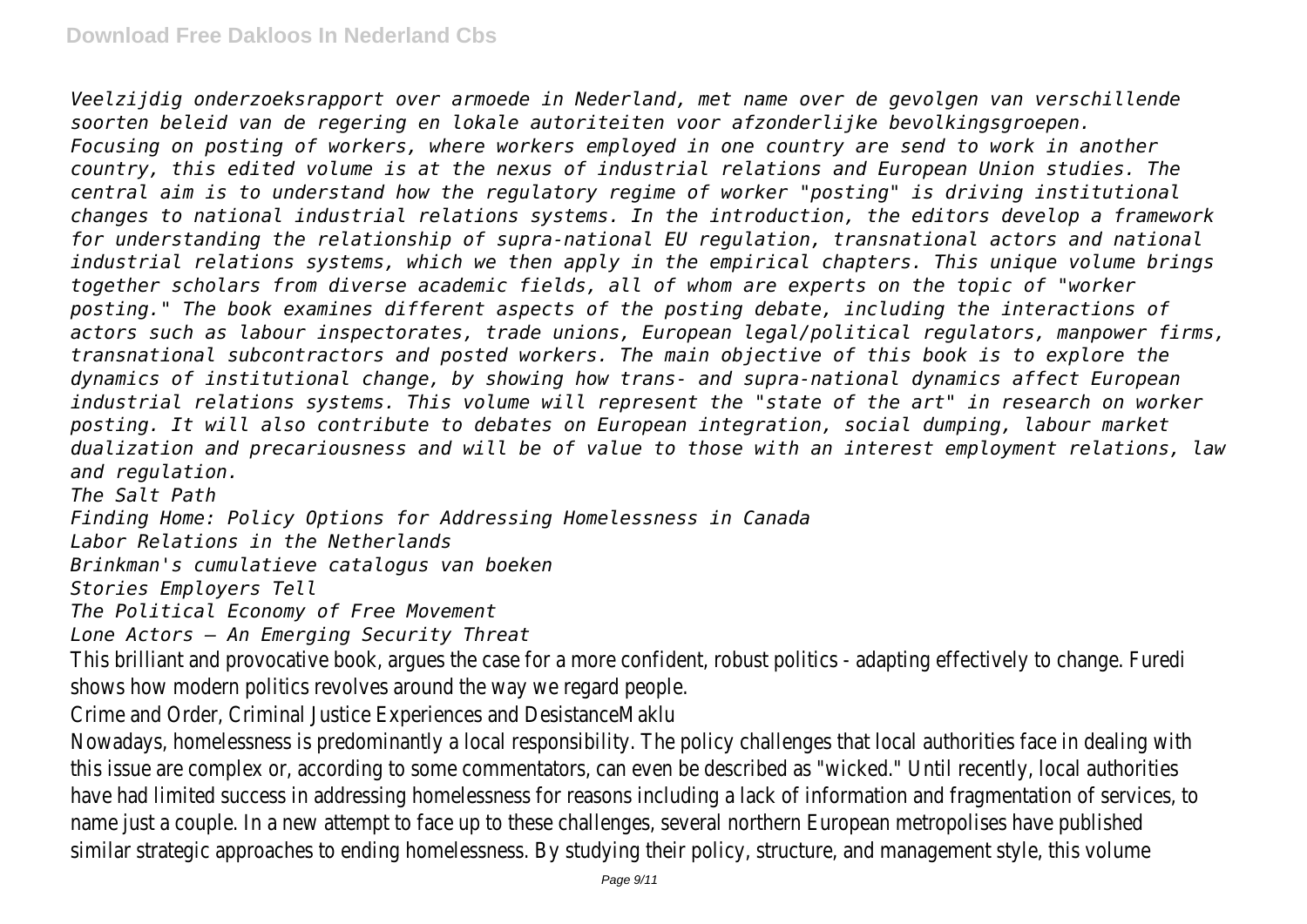focuses on the impacts and outcomes of these new governance arrangements on the quality of service provision. By comp and evaluating the different approaches in governance, the book provides deeper insight into exactly which element administrative and political approaches, or which governance arrangements, are most effective in this respect, and how s results can be improved in general. In this way, the study makes an important contribution to the academic debate on the opt organization of governance arrangements. The book also provides a critical perspective on current decentralizing trends contains a plea for a corporate, instrumental approach towards governance arrangements on homelessness. It concludes tha social relief sector should be functioning as a trampoline, not as a last resort. \*\*\* Librarians: ebook available on ProQuest EBSCO [Subject: Public Administration, Public Policy, Politics, European Studi

Just days after Raynor learns that Moth, her husband of 32 years, is terminally ill, their home is taken away and they lose livelihood. With nothing left and little time, they make the brave and impulsive decision to walk the 630 miles of the sea-s South West Coast Path. Carrying only the essentials for survival on their backs, they live wild in the ancient, weathered land of cliffs, sea and sky. Yet through every step, every encounter and every test along the way, their walk becomes a remar journey. THE SALT PATH is an honest and life-affirming true story of coming to terms with grief and the healing power natural world. Ultimately, it is a portrayal of home, and how it can be lost, rebuilt and rediscovered in the most unexpected Brinkman's catalogus van boeken en tijdschrifte

Forensic Aspects of Pediatric Fracture

Putting Capitalist Economies in Their Place

Writing Feature Articles

Armoede en verzorgingsstaat

# Socio-Economic Segregation in European Capital Cities

# A Commentary

The papers in these proceedings of the September 2003 conference examine this key period in life and its associated behavioral and emotional problems. General paper topics include risk taking and novelty seeking, brain and cognitive development, the interrelationships between hormones and behavior, nicotine and alcohol use, sleep and arousal, and the regulation of behavior and emotion. The volume includes short papers on human and animal studies. Papers include their own references. Annotation ©2004 Book News, Inc., Portland, OR (booknews.com).

This is the fourth volume stemming from the annual doctoral conferences organized by the GERN. The last edition of the Summer School was held in September 2015 in Paris. The selected theme for this Summer School was "Crime and order, criminal justice experiences and desistance," reflecting the variety of theoretical frameworks and methodologies covered by the current PhD theses in the field of criminal justice and deviance, as well as the fresh and new perspectives on subjective experiences of the criminal justice system and trajectories of